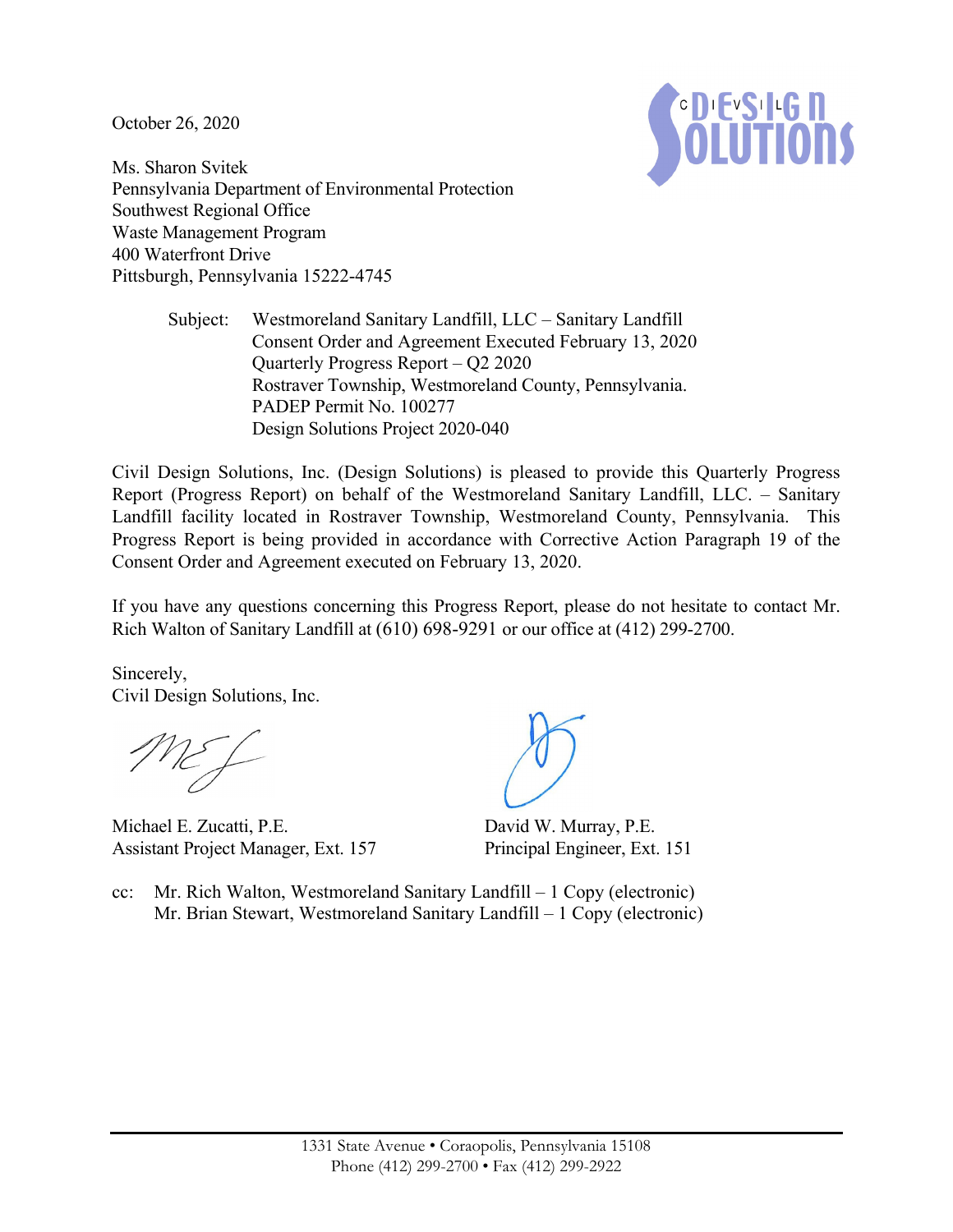This Quarterly Progress Report (Progress Report) has been prepared for the Westmoreland Sanitary Landfill facility (Sanitary Landfill) as required by Corrective Action Paragraph 19 of the Consent Order and Agreement (COA) executed February 14, 2020. The following sections present a description of actions to achieve compliance with the COA, activities planned for the next calendar quarter, applicable material problems or delays, leachate disposal and a summary of any marketing correspondence with alternative appropriately permitted disposal facilities.

## **Compliance Actions**

WSL received a First Technical Comment Letter on April 14, 2020 from the PADEP regarding the Leachate Minor Permit Modification (Permit Modification #1) submitted on February 19, 2020. A complete response to the comments was prepared and submitted to the PADEP on June 10, 2020.

## **Next Quarter Planned Activities (Q3 2020)**

During the next calendar quarter, WSL intends to continue to market appropriately permitted leachate disposal facilities. Prior to initiating disposal at any new facility, WSL will request written approval from the PADEP in accordance with Correction Action Paragraph 5. Additionally, WSL anticipates receiving additional correspondence from the PADEP regarding the submission of Permit Modification #1 and subsequent submittal of the response to comments.

### **Material Problems or Delays**

There were no material problems or delays related to performing Corrective Actions required by the Consent Order this quarter.

### **Leachate Disposal**

The following table presents a summary of leachate hauled offsite for disposal during this quarter. All leachate was disposed of at an appropriately permitted facility as identified in the table below and a letter of acceptance from the facility was previously provided to the PADEP as part of Permit Modification #1 submitted to the PADEP on February 19, 2020.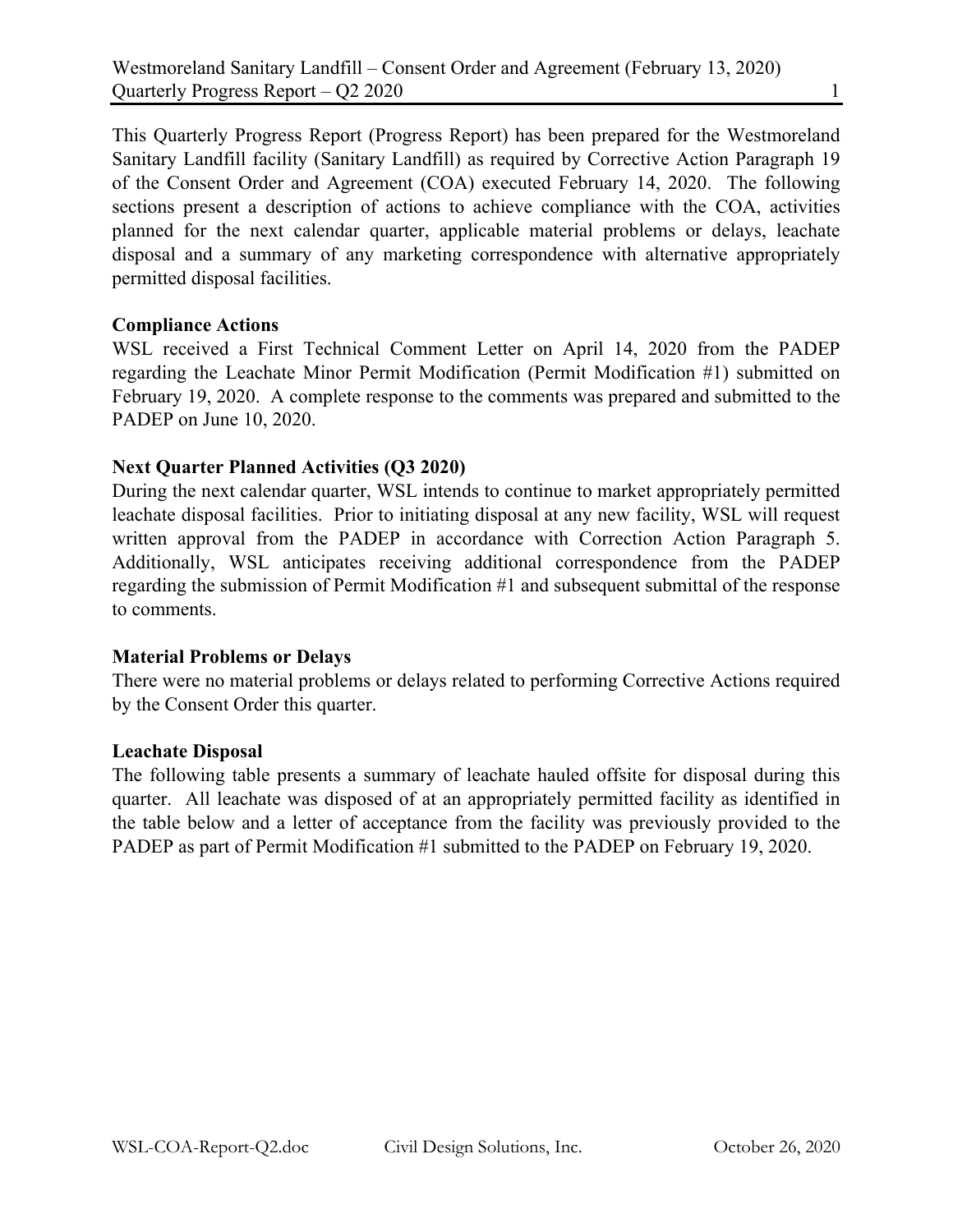| Month / $Year$         | Leachate Disposal<br>Volume<br>(gal) | Disposal Location |
|------------------------|--------------------------------------|-------------------|
| April 2020             | 2,398,975                            | Westerly $(1)$    |
| May 2020               | 2,355,599                            | Westerly $(1)$    |
| June 2020              | 1,442,829                            | Westerly $(1)$    |
| <b>Quarterly Total</b> | 6,197,403                            |                   |

(1) During this quarter, all leachate was disposed of at the Westerly Waste Water Treatment Plant in Duncansville, Pennsylvania.

#### **Marketing**

WSL submitted a letter to the Mon Valley Sewage Authority (Mon Valley) in Donora, Pennsylvania dated April 24, 2020 to summarize the current status of the landfill's leachate management practice as well as to request leachate influent parameters. Mon Valley issued a response letter to WSL dated May 5, 2020 stating that at the current time they were uninterested in accepting leachate from WSL but would entertain the potential of accepting leachate in the future once the HRT system has been installed. Copies of both letters are included with this Progress Report.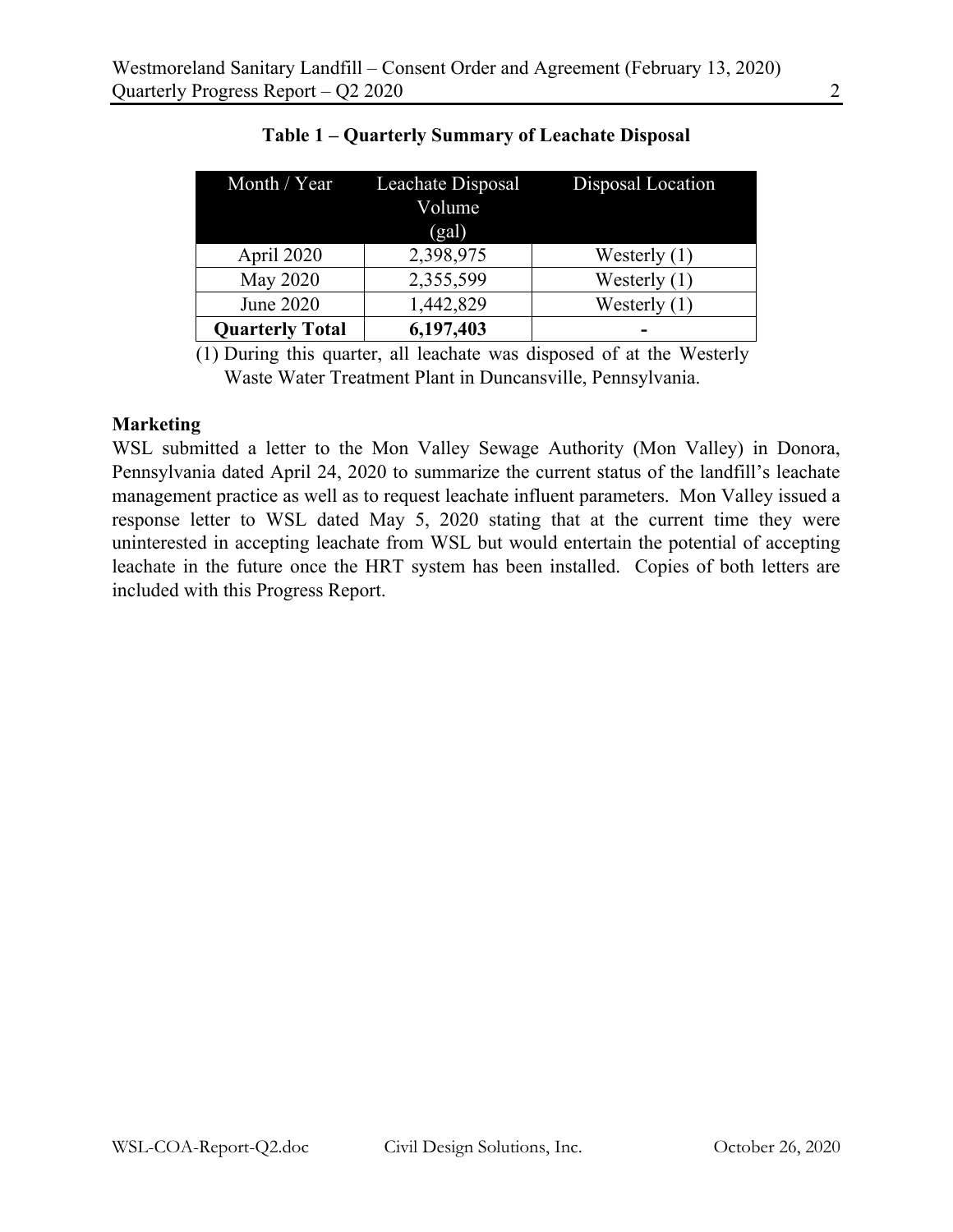

111 Conner Lane Belle Vernon, PA 15012 Phone: 724-929-7697 / Fax: 724-929-7740

Mon Valley Sewage Authority Thomas Salak General Manager

Dear Mr. Salak,

Several months ago, Westmoreland Sanitary Landfill (WSL) employees attended a meeting of your Board to discuss WSL's status with regards to potentially starting leachate disposal/treatment at your plant. After WSL presented its plans, the Board asked that we provide it with further information regarding the leachate's chemical and physical characteristics. We went on to discuss potential pre-treatment options that the landfill was exploring and how that fit with negotiations with the PADEP at that time. The Board asked for data on potential flow volumes and chemical characteristics of the leachate after the discussed pre-treatment. The meeting ended with WSL agreeing to stay in contact with the Board regarding further developments concerning this issue.

On February 13, 2020, WSL entered into a Consent Order and Agreement (COA) with the Department. Currently and for the next several months, the landfill will be hauling by truck its leachate to various POTWs in Pennsylvania and Ohio. The COA acknowledges that this is necessary until a permit modification is granted allowing leachate treatment at the site. As part of this permit request, the site will be adding a Hydrogen Recovery Technology (HRT) unit. This device is a series of increasingly finer filters which remove suspended and dissolved particles from the fluid stream. Although it is designed specifically for petroleum element recovery, the filters will also remove similarly sized particles and will produce a "cleaner" pre-treated leachate product.

Additionally, the COA requires that the HRT be monitored and routinely tested to determine their efficiency and effectiveness. This testing will allow for WSL to provide the Board with data from the leachate after it has passed through the HRT. We believe this treatment will potentially bring the leachate to a level that will be acceptable to your plant. Once the HRT is operating, we would like to meet with your engineer and share the data from the testing.

In the future WSL is considering additional treatment of the leachate through chemical and biological methods and would share these plans with the Board as they develop. We are sending this letter to request influent parameters from your authority so that we can work on designing a system which will meet your influent requirements.

Sincerely, Richard Walton President